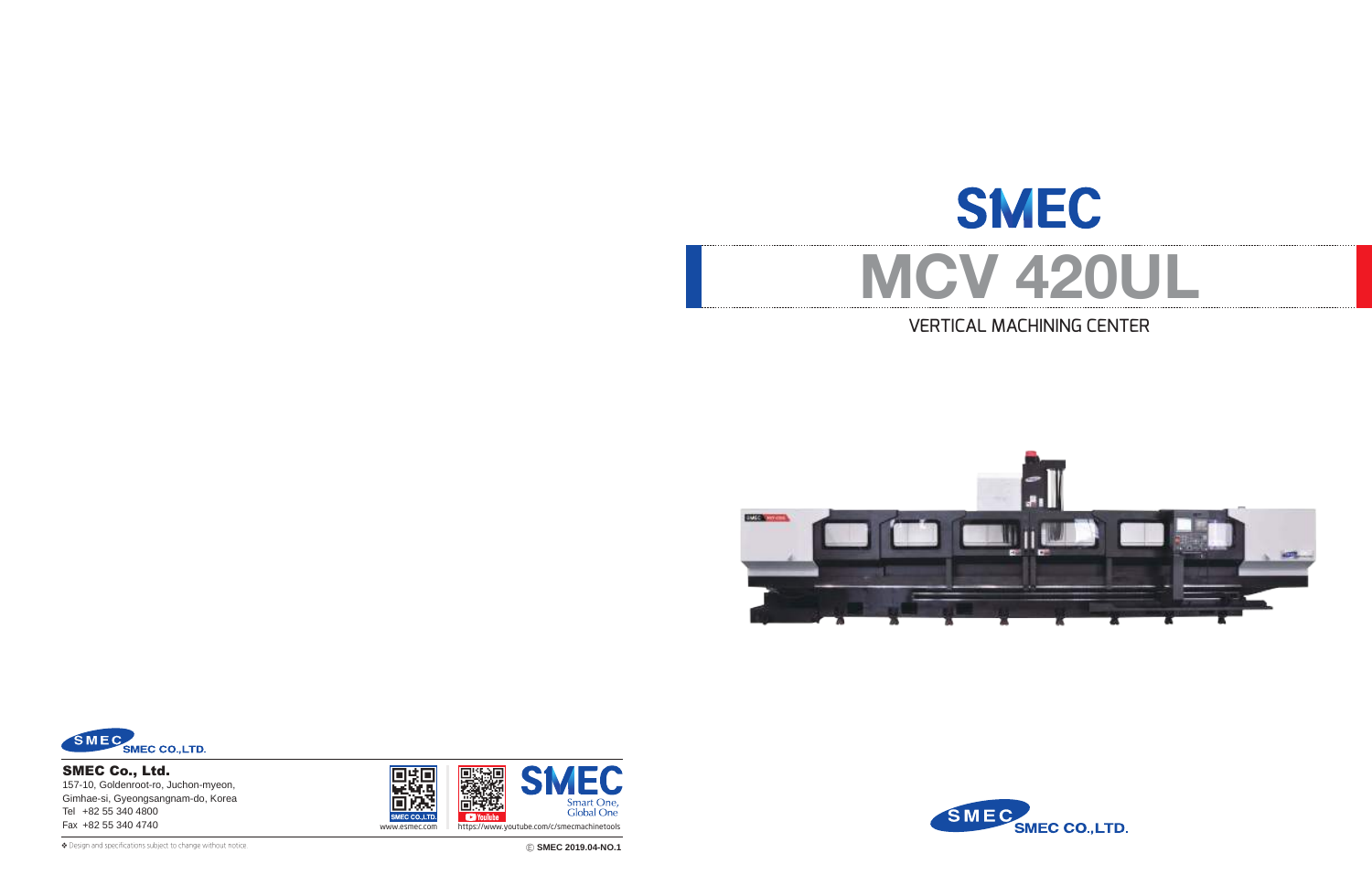

MCV 420UL 2 3 SMEC Machine Tools

# **MCV 420UL**

# **Item MCV 420UL**

| Table Size        | 6,600 x 460mm         |
|-------------------|-----------------------|
| Travels $(X/Y/Z)$ | 6,200/420/450mm       |
| Spindle Speed     | 10,000rpm             |
| Spindle Motor     | 7.5/11 <sub>k</sub> W |
| Tool Shank        | <b>BT40</b>           |
| averse (X/Y/Z)    | 24/30/30 m/min        |

| tem               |  |
|-------------------|--|
| Table Size        |  |
| avels (X/Y/Z)     |  |
| pindle Speed      |  |
| pindle Motor      |  |
| <b>Tool Shank</b> |  |

Designed for high speed and productivity also ultra precision machining - **MCV 420UL**



- Able to handle customer's work size

- Incomparable non-cutting time for large machining center
- Significantly reduced non-cutting time with the ATC attached directly to the column



Rapid Traverse  $(X/Y/Z)$ 

**Z-axis 450mm X-axis 6,200mm Y-axis 420mm (Simultaneous Dual Contact)**

# **Offers high productivity and efficiency while meeting the various needs of the production floor with its unique structural design**

# **Dual Contact Spindle (BBT 40)**

Dual contact system to contact both main spindle surface and taper surface dually by measuring elastic deformation of spindle surface that occurs when main spindle is clamped.

- Simultaneous contact to both main spindle surface and taper increases rigidity and reduces vibration.

- Increases machining capacity and surface roughness even

under harsh condition.







**Big Plus BBT40(Opt.)**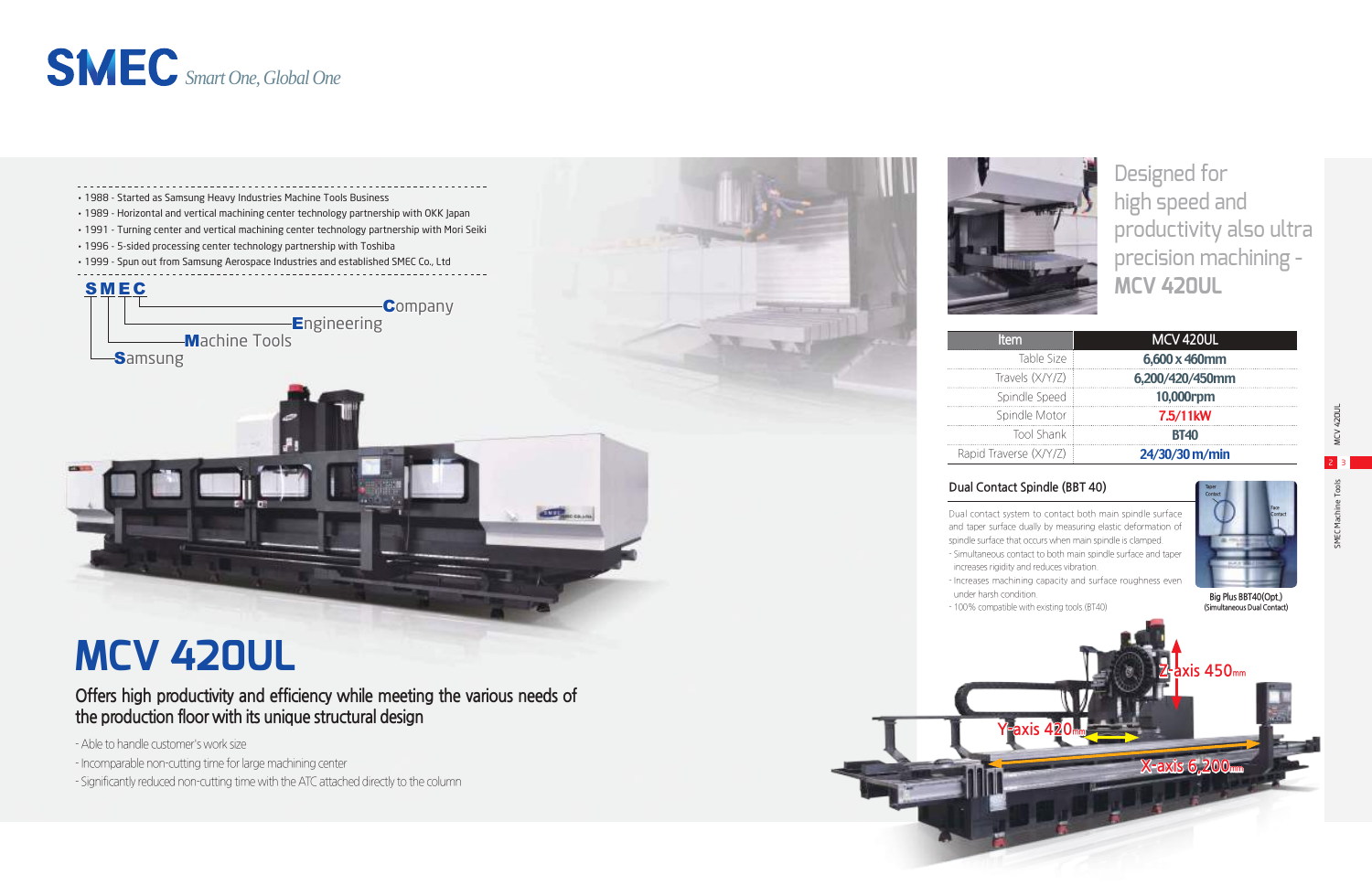# **Main Operation Panel**

Mounted on a guide rail, the OP panel can be moved from the right edge of the table to the very center, allowing the operator to look closely at the workpiece.

# **Tool to Tool Time 1.3sec at 60Hz**

## **MEMORY RANDOM Type Quick Tool Changer**

Double Arm Swing Type offers the fastest tool



change time

# **Oil Bath Cam Type**

In general, BT30 sized machines use Drum Type tool changing. But due to the vibration from the heavy head of Drum Types, SMEC implemented an self-developed high-speed CAM system.





# **Tool Magazine**

Servo motors are used to operate the ATC and MG, ensuring problem-free high-speed ATC operation. High speed magazine rotation helps reduce non-cutting time.



# **Perfect chip disposal**

Enable to chip disposal to X axis direction by 4 raws coil conveyor. Realizing appropriate chip disposal structure by locating the way of disposal is behind the saddle. Chip can be fallen into the coil conveyor directly by slant slide cover.

### **SPLASH GUARD(Standard)**

Even if moving spindle head up to full z axis stroke head can be covered by splash guard to prevent coolant or chips go to outside.

20

40 60

80 100 **TORQUE [Nm]**

 $\overline{z}$ 









### **Option design considered user's way of moving(Option)**

- Air gun can be moved with stand
- Coolant gun can be installed in right and left side
- Installing second control panel is possible when using additional axis

Adopting semipermanent grease to bearing, minimizing thermal displacement by jacket circulation cooling through oil cooler to bearing housing which is root of the heat, realizing spindle life longer through stable performances.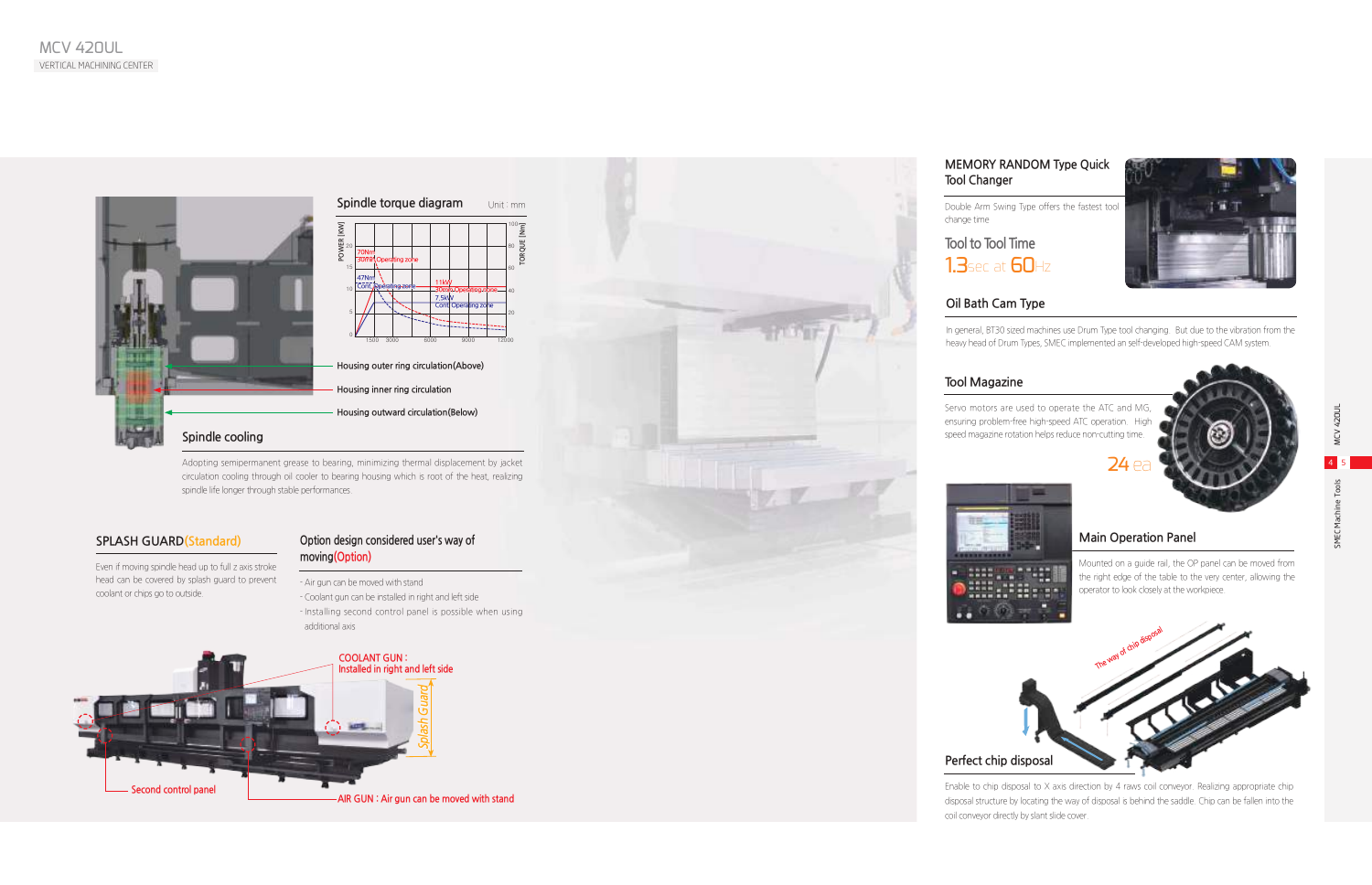SMEC Machine Tools MCV 420UL 6 7

SMEC Mac

MCV 42DUL



# **Rapid Traverse Rate**

In order to increase traverse rate, L/M Guides were used for all the axis, to offer rapids not normally seen in large machines. To ensure durability and quality assurance during heavy-duty cutting, German-made Schneeberger Roller Type LM Guides were used.







As long workpieces (in the X-Axis) are usually machined, small changes in temperature changes the length of the ballscrew on both ends. SMEC minimizes this change by fixing both ends and applying pre-tension to the ballscrew.

Rapid traverse **24/30/30** m/min

X axis ball screw diameter Ø**63**

X axis Feed Motor  **6** kW

## Guide Way

- Improved speed, rigidity and durability - Better wear resistance than BALL LN GUIDES, ensuring better precision travel and extended machine lifetime

# **Automatic Lubrication Dispenser**

Automatic lubrication dispenser uses LHL-X100 oil making strong oil layer to prevent abrasion on guide way. Gel type grease prevent coolant rotten to provide fresh environment. <Extend over three times of coolant life time>

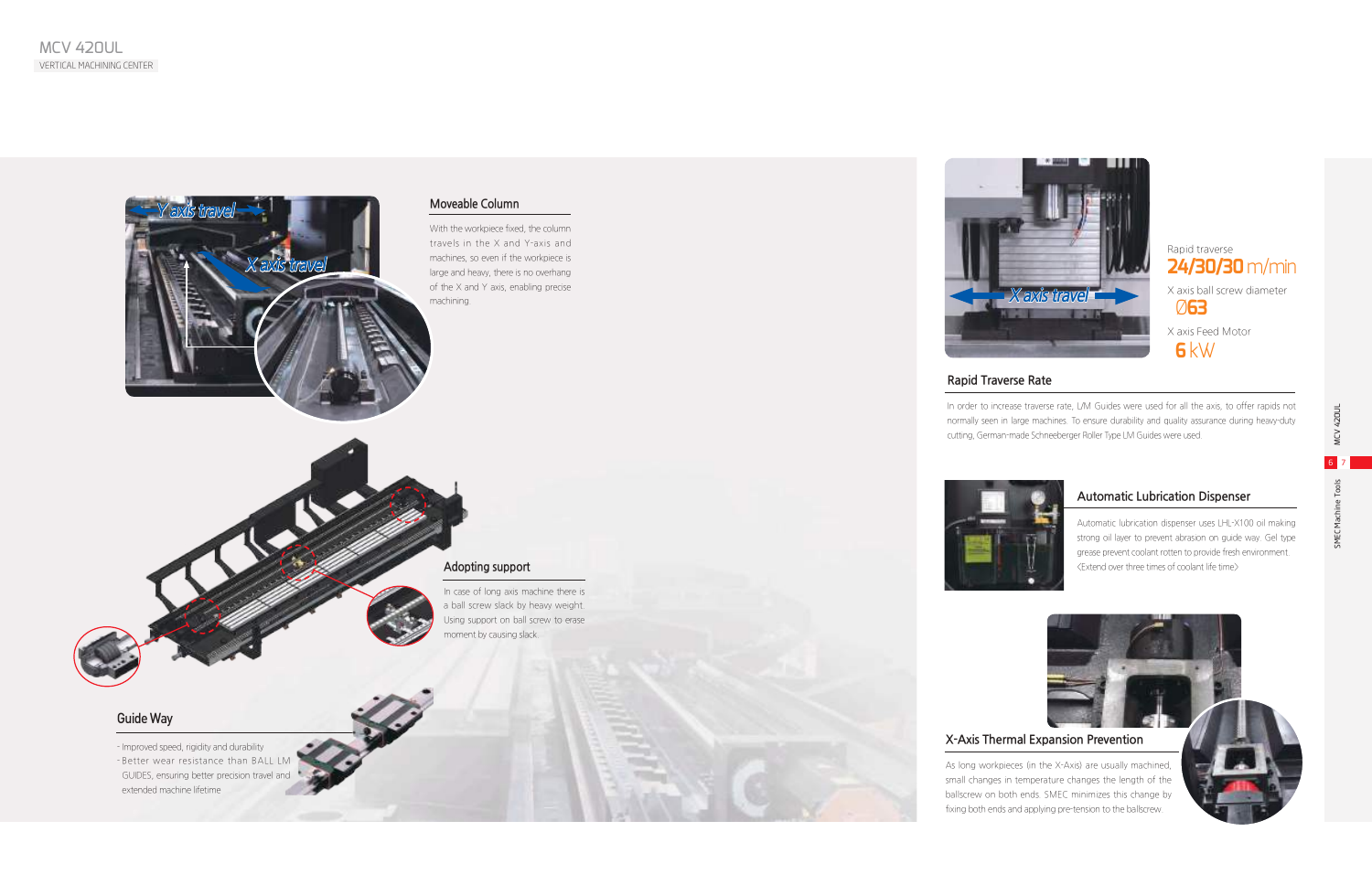SMEC Machine Tools MCV 420UL 8 9

SMEC Machine

MCV 42DUL

# **Machining Precision**

# **Cable Chain**

# *Smart One, Global One*

### Unit : mm **Machine Dimensions** Unit : mm

### **Tool Shank** Unit : mm

# **Conditions**

| Machine              | MCV 420UL |
|----------------------|-----------|
| <b>Material</b>      | A 1050P   |
| Tool                 | 025×4T    |
| <b>Spindle Speed</b> | 1,500RPM  |
| <b>Cutting depth</b> | $0.1$ mm  |
| <b>Tool size</b>     | Ø 1 80    |
| Feedrate             | 300m/min  |

# **Roundness**

7.80**㎛**



**■X-axis Positioning Accuracy**

**Conditions**

**Measured axis** | X-axis

**Methodology Roundtrip** 

**Position Accuracy**

12**㎛**/4,000**mm**

※Measured X-axis ballscrew position accuracy.

All wires to the spindle and stranded wires to the OP Panel are protected in the Cable Chain, improving the overall design while protecting the wires from damage caused by repeated movement by the OP Panel.





# **ATC Interference**